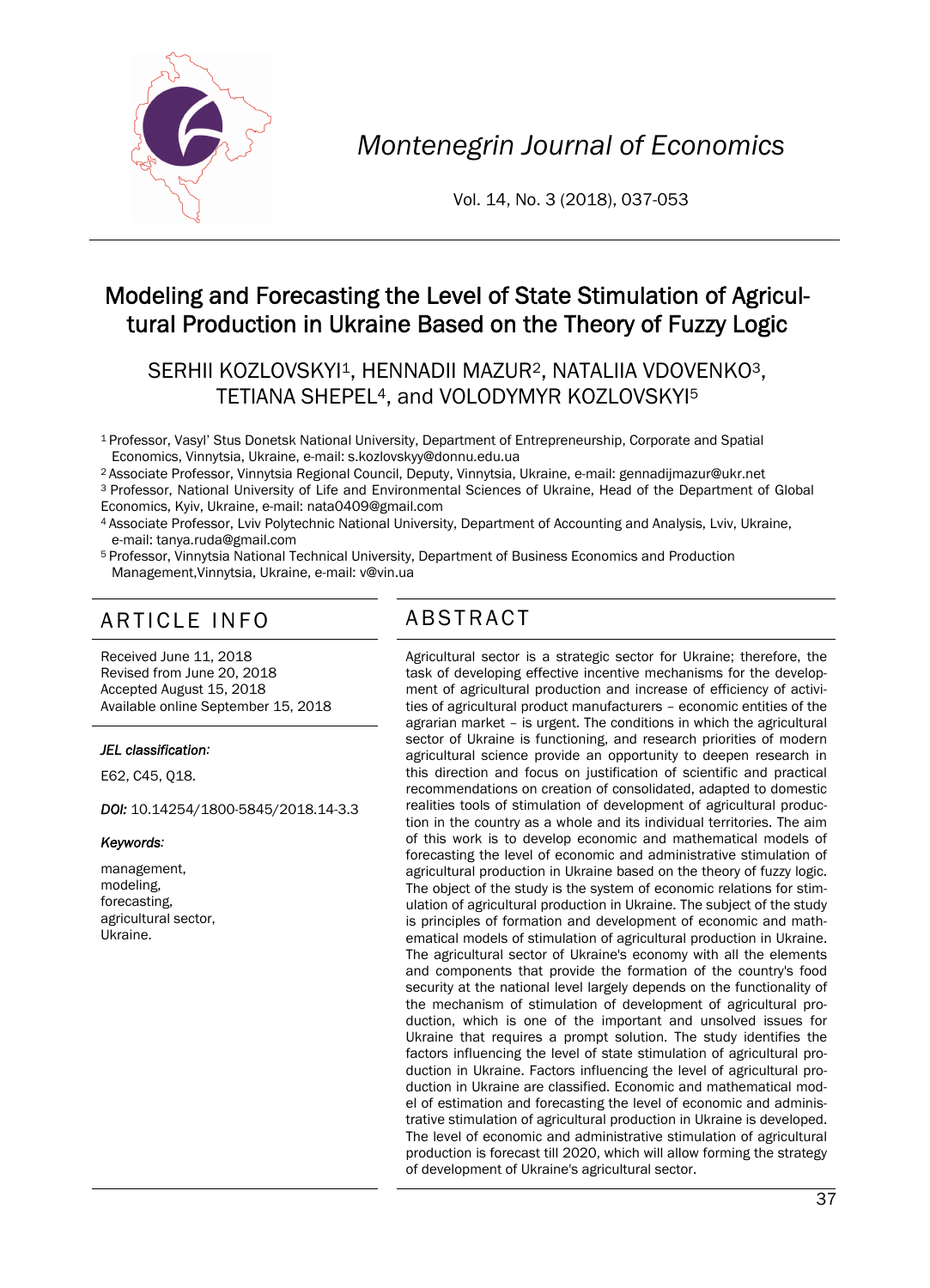#### INTRODUCTION

Deep organizational and economic transformations in the agricultural sector of the national economy over the past 25 years have created an institutional framework for the development of domestic agricultural production, and its adaptation to the market competitive business environment has led to the restructuring of this production management by the state, including the restructuring of the system of stimulation and organization, as well as implementation mechanisms of managerial influence on the actors of the agricultural sector.

Ukraine, as one of the leading players on the world agricultural markets, is constantly making appropriate steps in the direction of regulation of economic relations in the agricultural sector of the economy. Prospects of development of agricultural production of Ukraine in the modern institutional environment require a higher level of competitiveness of domestic agricultural products and efficiency of activity of agricultural manufacturers. At the same time, the agro-industrial complex of Ukraine is still in a state of deep organizational and economic transformations which by their performance and functionality are not complete, which consequently makes relevant the issues of improving the incentive mechanism to promote the development of agricultural production.

Stimulation of agricultural production is an important component of the state policy of formation of the national food security guarantee, and for Ukraine, it is also a toolkit to facilitate global competitiveness; therefore, there is the need to search for approaches to make predictive estimates of possible and achievable results of both the stimulation and performance of the industry. The given problem statement on the need to develop economic and mathematical models of forecasting the level of stimulation of agricultural production is associated with the fact that this sector is strategic for Ukraine, so priority is given to ensuring its strategic competitiveness. This, in turn, actualizes the issue of stimulating agricultural production and, consequently, of making creative scenarios, models and forecasts, including with respect to the level of economic and administrative encouragement of economic market players. In methodological terms, the objective is not simple, but the ability to solve it is not considered something unattainable – this issue can be solved using the theory of fuzzy logic.

### 1. LITERATURE REVIEW

The experience of agricultural countries of the world shows that government support plays an important role in the development of agriculture. Recently, the Ministry of Agrarian Policy and Food of Ukraine has published the draft Law of Ukraine "On Stimulation of Development of Agroindustrial Complex of Ukraine" (2017), which provides for the regulation of relations connected with the implementation of the state policy on development of the agricultural sector of Ukraine, promotion of agricultural production, development of the agrarian market, creation of favorable conditions for economic entities in agriculture and food security.

Currently, as noted by Vakulenko V. (2016), the state support of the agro-industrial complex should be based on protecting national interests and taking into account the assumed international obligations under the WTO. Therefore, the Government of Ukraine (Official website of the Ministry of agrarian policy and food of Ukraine, 2018) is expected to promote the agro-industrial complex in the following directions: implementation of general measures (promotion of research and scientific-research activities, education and training of specialists, implementation of veterinary, sanitary and phyto-sanitary measures, implementation of information and consultancy work, implementation of advisory activities); activities for market development and production support (support of production of certain agricultural products, support of farmers' income, price stabilization in the agricultural market); incentives that are not related to production: regional benefits in depressed mountainous and disadvantaged regions, compensation to agricultural manufacturers of the cost of construction of social facilities in rural areas, etc.).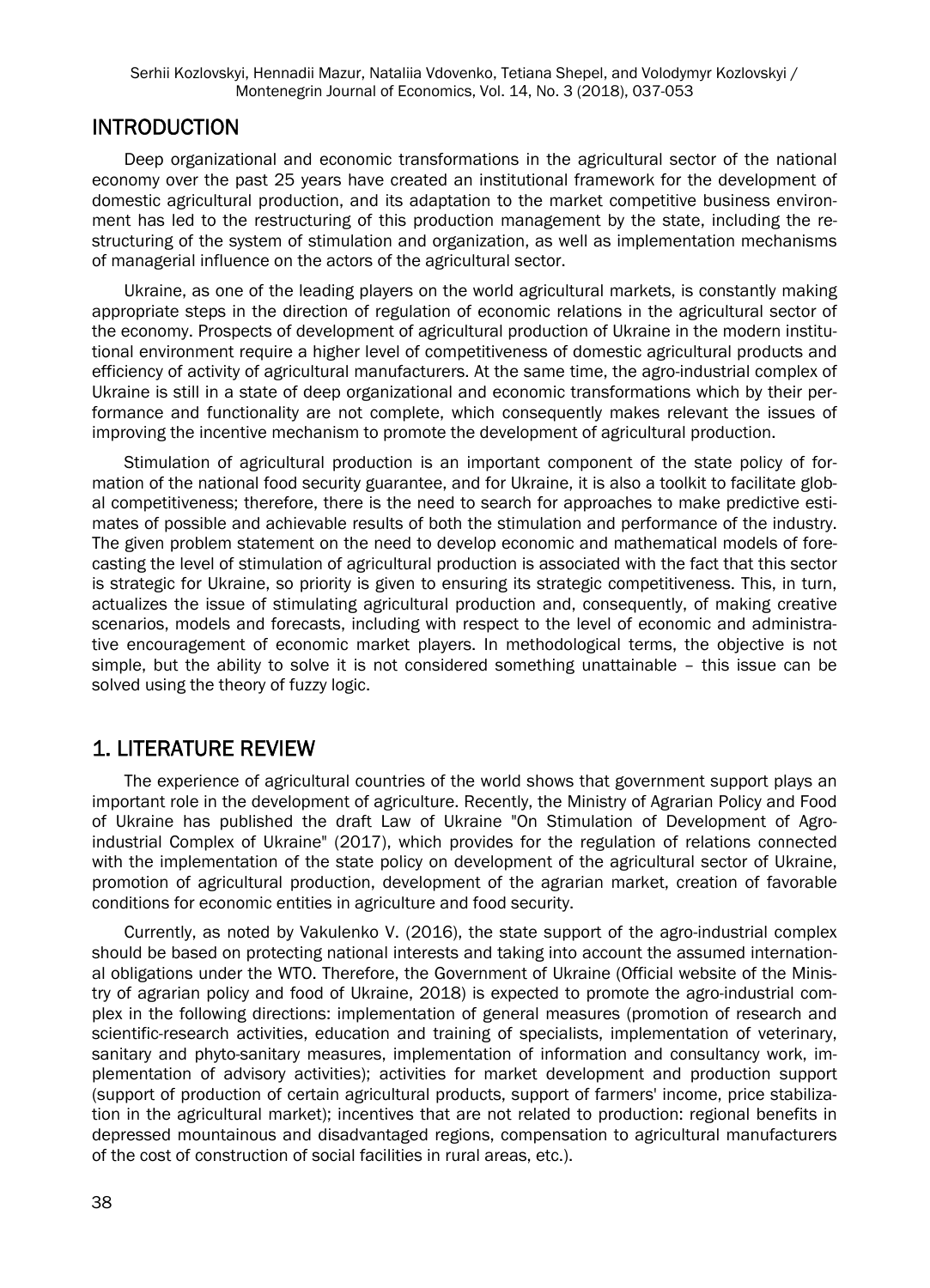The process of promoting the growth of agricultural production may be considered through the process of state regulation. According to Y. Krupka (2006), state regulation of the agricultural sector is a form of the state influence on the agro-industrial complex of the country by establishing and enforcing by state authorities of rules aimed at the adjustment of economic activity of agricultural business entities for agriculture to achieve maximum efficiency to meet the needs of the population in food and the needs of industry in raw materials.

M. Latin (2005) considers the mechanism of state regulation of development of the agricultural sector of economy as the method of action of a regulated entity which is based on core principles and functions, providing the effective functioning of the system of state regulation to achieve the goal and to solve contradictions using certain forms, methods and means. I. Surai (2003) believes that the term "state regulation of the agricultural sector of economy" should be considered as part of the state management of the agricultural sector, which should manifest itself primarily through indirect economic incentives with regulatory support of economic processes in the agricultural sector of economy. H. Pavlova (2013) considers the state regulation as "a set of methods, forms and instruments of implementation of the state development strategy related to WTO requirements at different levels of management: joint ventures, related industries, regional and national with the priority of sustainable development of the agricultural sector".

Based on the above, it can be concluded that state regulation of the agricultural sector can be considered one of the most important components of the state stimulation of the agricultural sector of Ukraine. Analyzing the state and trends of development of the agricultural sector of Ukraine, it can be noted that the control of the industry has shifted to a market basis, because the agricultural sector in most of its manifestations has become a market segment with its inherent competition. Therefore, the agricultural sector requires the search for information appropriate to the requirements of business entities, analytical facts about the development of business structures, structuring of the state system of management of the agricultural industry and the like. At the same time, the management system of agricultural industry will only be functional under the condition when there is full and objective information on the state of the control object. This information may be obtained using modern economic and mathematical models, especially models those built by means of the theory of fuzzy logic.

For the development of economic and mathematical models for estimating and forecasting the level of economic and administrative stimulation of the agricultural production in Ukraine, we propose the use of a modern mathematical apparatus – the theory of fuzzy logic which is successfully used in other fields of human activities T. Saati (1991), A. Rotshtein (1998 . The theory of fuzzy logic in technical systems was investigated by L. Zadeh (1976), A. Rothstein (1999), S. Shtovba (2009), O. Kozachko (2010) and others. In economic systems, the theory of fuzzy logic was used by A. Matviychuk (2007), V. Kozlovskyi (2005), O. Burlaka (2016) and others.

As emphasized by K. Biliovskyi and O. Matkovska (2013) in the report "Application of fuzzy logic for the solution of economic problems," it is the uncertainty of information that makes to replace the traditional mathematical modeling methods with fuzzy logic methods. Methods of fuzzy logic allow the modeling of any socio-economic processes in the conditions of insufficient information and quantitative uncertainties of the input data. Advantages of the models based on fuzzy sets is the ability to use numerical and linguistic data, the possibility of obtaining generalized estimates in case of using mathematically unrelated input and output data, the possibility of taking into account the specifics of the studied object or process and the possibility of adjusting the model to the dynamic conditions of the economy. Therefore, for modeling and forecasting the level of economic and administrative stimulation of the agricultural production in Ukraine, it is appropriate to use a modeling method based on the theory of fuzzy logic.

Exploring the theory of stimulation of agricultural production, one should note the importance of development at the state level of the agricultural policy concept, as well as the state's position on this issue, which is formalized by economic incentive institutions and implemented by the rele-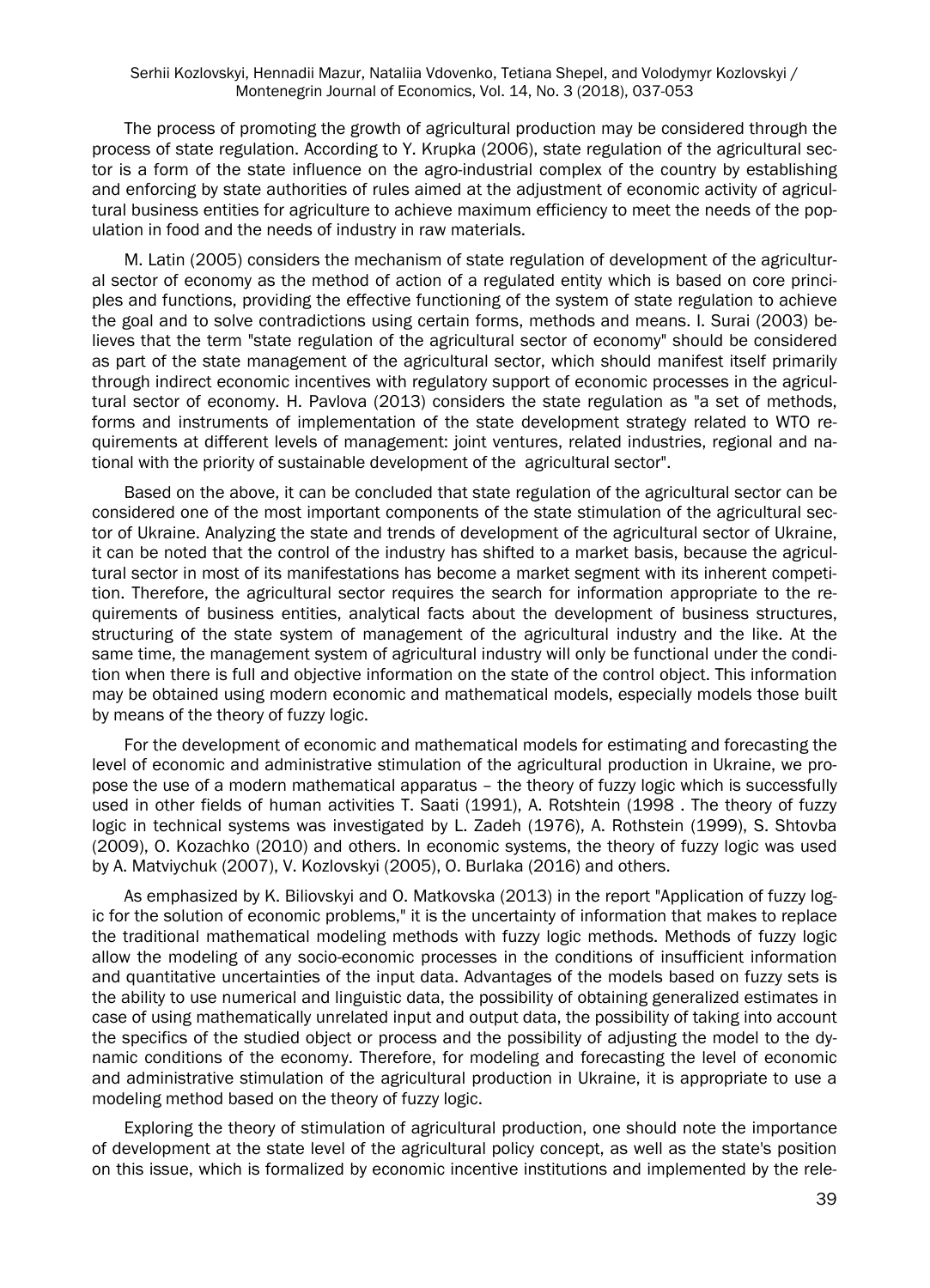vant state institutions. At present, the positive is the fact that the results of scientific practices developed by local experts and researchers are gradually embodied in the strategic and tactical plans, legal acts, which determine the set of incentives offered by the state to encourage the development of agricultural production.

Thus, institutionalization of the agricultural production support mechanisms in Ukraine is primarily implemented in the Constitution (1996), Laws of Ukraine: "On Principles of the State Policy for the Period until 2015" (2015), "On the State Support of Agriculture of Ukraine" (2004), which define the model, schemes and procedure for the stimulation of agricultural production. Conceptual scientific theoretical positions and definition of the components of the agricultural production support mechanisms that have been proposed by several researchers are systematized and presented in Table. 1.

| Concept                                         | Author/Informal definition of the content                                                                                                                                                                                                                                                    | Relation to the codification<br>of stimulation                                                                                    |  |
|-------------------------------------------------|----------------------------------------------------------------------------------------------------------------------------------------------------------------------------------------------------------------------------------------------------------------------------------------------|-----------------------------------------------------------------------------------------------------------------------------------|--|
| <b>State</b><br>regulation<br>of the<br>economy | I. Myhasuk (2006), Set of measures of the state influence<br>on the subjects of market exchange for the need of direct-<br>ing their actions towards achieving the national goals<br>O. Kovtun (2006), Decision-making system for providing a<br>framework regime in the economy development | Macroeconomic and<br>general political<br>definition of stimulated<br>occasions                                                   |  |
|                                                 | V. Novichkov (2001), Actions of the state against the for-<br>mation of framework conditions for agricultural sector<br>development                                                                                                                                                          | Creation of a common institu-<br>tional base for the formation of<br>results of management in the<br>industry                     |  |
|                                                 | A. Zanchenko (2004), Principles and actions taken by the<br>government to resolve problem situations in agricultural<br>exchange                                                                                                                                                             | Implementation of formal rules<br>of stimulating influence                                                                        |  |
| Agricultural<br>policy                          | S. Mocherniy (2005), Strategic course of the state and a<br>system of measures aimed at substantial improvement of<br>living conditions of the population and ensuring food secu-<br>rity of the country                                                                                     | Positioning of the general<br>contours of the incentive<br>under the state doctrine of<br>control of the agricultural sec-<br>tor |  |
|                                                 | G. Kaletnik and G. Zabolotniy (2011), System of values,<br>core imperatives around which the content and practical<br>effectiveness of the managerial regulation of agro-<br>economic system is conceptualized.                                                                              | Approval of the institutional<br>construction of the national<br>identity of incentive mecha-<br>nisms                            |  |
| Mechanism<br>of state<br>regulation             | V. Andriychuk (2005), National economy management sys-<br>tem through the use of economic laws, solution of contradic-<br>tions in the social method of production, implementation of<br>ownership, etc.                                                                                     | Functional combination of<br>leverage, tools, techniques of<br>direct implementation of state-<br>market incentives               |  |

Table 1. Conceptual definitions of the components of stimulation of agricultural production

Source: compiled by the authors

## 2. METHODOLOGY

When analyzing the current state of development of the agricultural sector of Ukraine, we can say that market reforms in the agricultural sector are not completed, the institutional reform of the agricultural production support system is delayed, and its results cannot be considered to be those that significantly stimulate the agricultural production development.

40 Economic institutions for agricultural production support can be generally considered dysfunctional for the following reasons: formal and functional institutions (rules) for introduction of the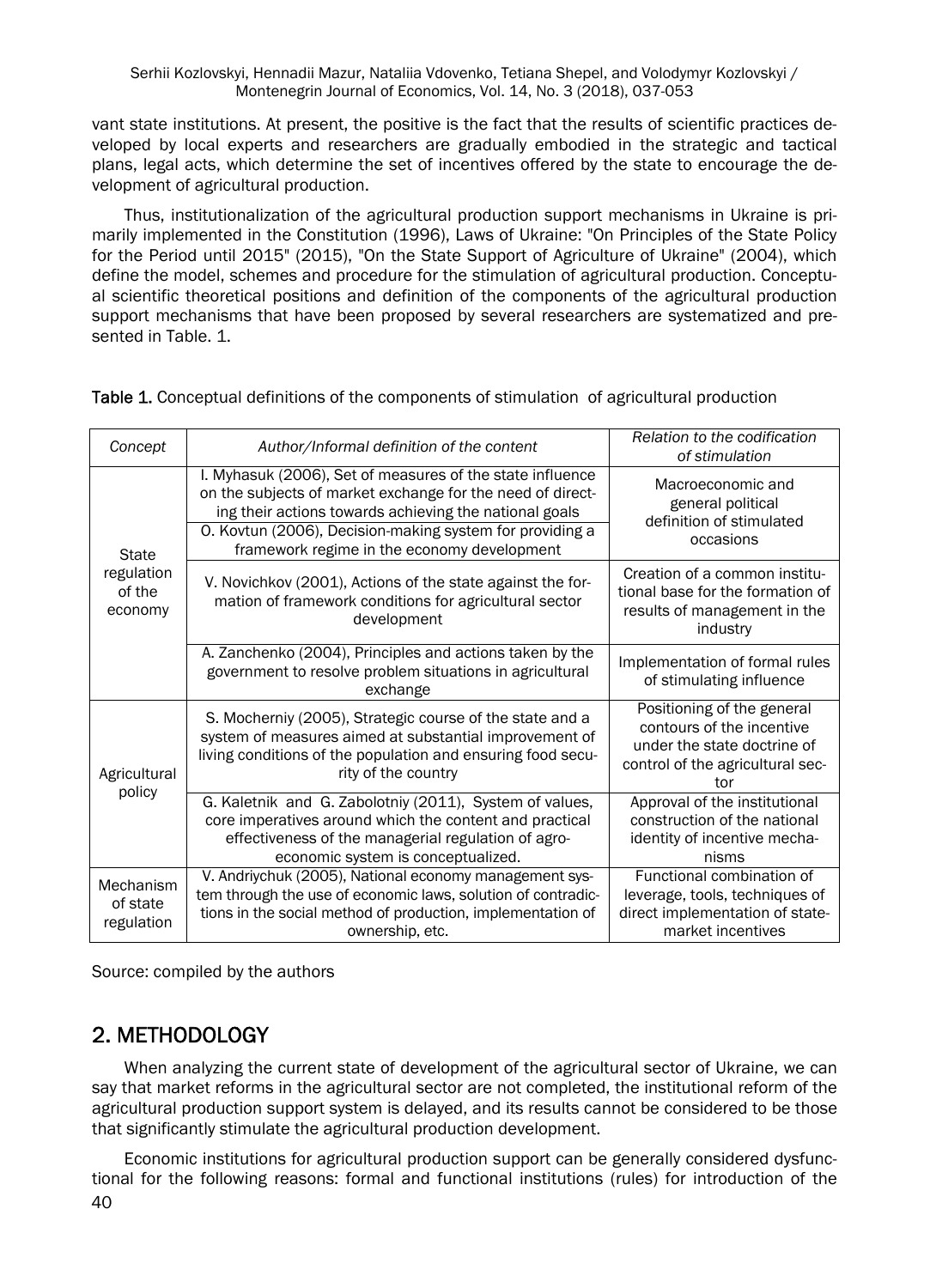market of agricultural lands turnover are not formed; reasons for the price disparity and nonequivalence of interindustry exchange are not eliminated; investment and innovative attractiveness of the agricultural sector is unstable; effective system for legal protection of producers and employees, as well as guarantees of the adequate level of wages, land rents, and property are lacking. Therefore, we can assume that market institutions in the agricultural sector of Ukraine's economy are not yet fully formed.

The complexity and complexity of the problem under study does not allow the use of one indicator as a generalization criterion for assessing and forecasting the level of economic and administrative stimulation of agricultural production in Ukraine. Using the methodology of system analysis and proceeding from the need to consider the agrarian sector as a complex hierarchical structure.

In order to ensure economic development of the agrarian sector of Ukraine in the conditions of globalization changes, it is expedient to use the following methods:

- Observation of the magnitude of the main macroeconomic indicators and their comparison with the threshold values for which the values of indicators are not lower than in the average world. An indicator approach that is used here allows you to analyze the state of the agrarian sector, taking into account its peculiarities.
- Comparison, that is, the calculation of the rates of economic growth by the main macroeconomic indicators and determining the dynamics of their changes.
- Expert evaluation, which enables to describe the qualitative characteristics of the investigated process.
- Scenario, which gives an opportunity to estimate the most probable course of development of events and possible consequences of the decisions taken on the basis of the expert's consideration of the smallest details of the current state of development of the phenomenon under study.
- Discriminant analysis, which involves establishing the essence of an unknown object based on the study of differences between several classes of objects in one or more parameters.

The aim of this work is to develop economic and mathematical models of forecasting the level of economic and administrative stimulation of agricultural production in Ukraine on the basis of the theory of fuzzy logic.

## 3. RESULTS

The peculiarity of Ukraine's agricultural sector is the fact that economic institutions for agricultural production support are functioning in the market conditions close to perfect competition. At the same time, the agricultural market is a very complex institutional body and it is a set of institutions, economic relations and a set of goods and services produced in different markets: market of agricultural products, market of agricultural services; market of raw materials and food, market of material and technical resources, financial, capital, means of production market, land market, labour market, etc. Within these markets and under the influence of the results (effects) of their activities and development, appropriate mechanisms to encourage the members of agricultural production are formed and operate.

The conditions of reproduction and the efficiency of agricultural production, as well as constructiveness (rationality) of this process, are entirely dependent on the continuity of agricuural production, which, in turn, is due to the availability in agricultural producers of the necessarlty economic resources. The lack of economic resources can completely paralyze the development of agricultural production, which results in necessity for continuous diagnostics of its provision with the necessary raw materials, means of production, financial resources, etc. As the experience of developed countries shows, effective use at the micro level of the economic potential of agricultur-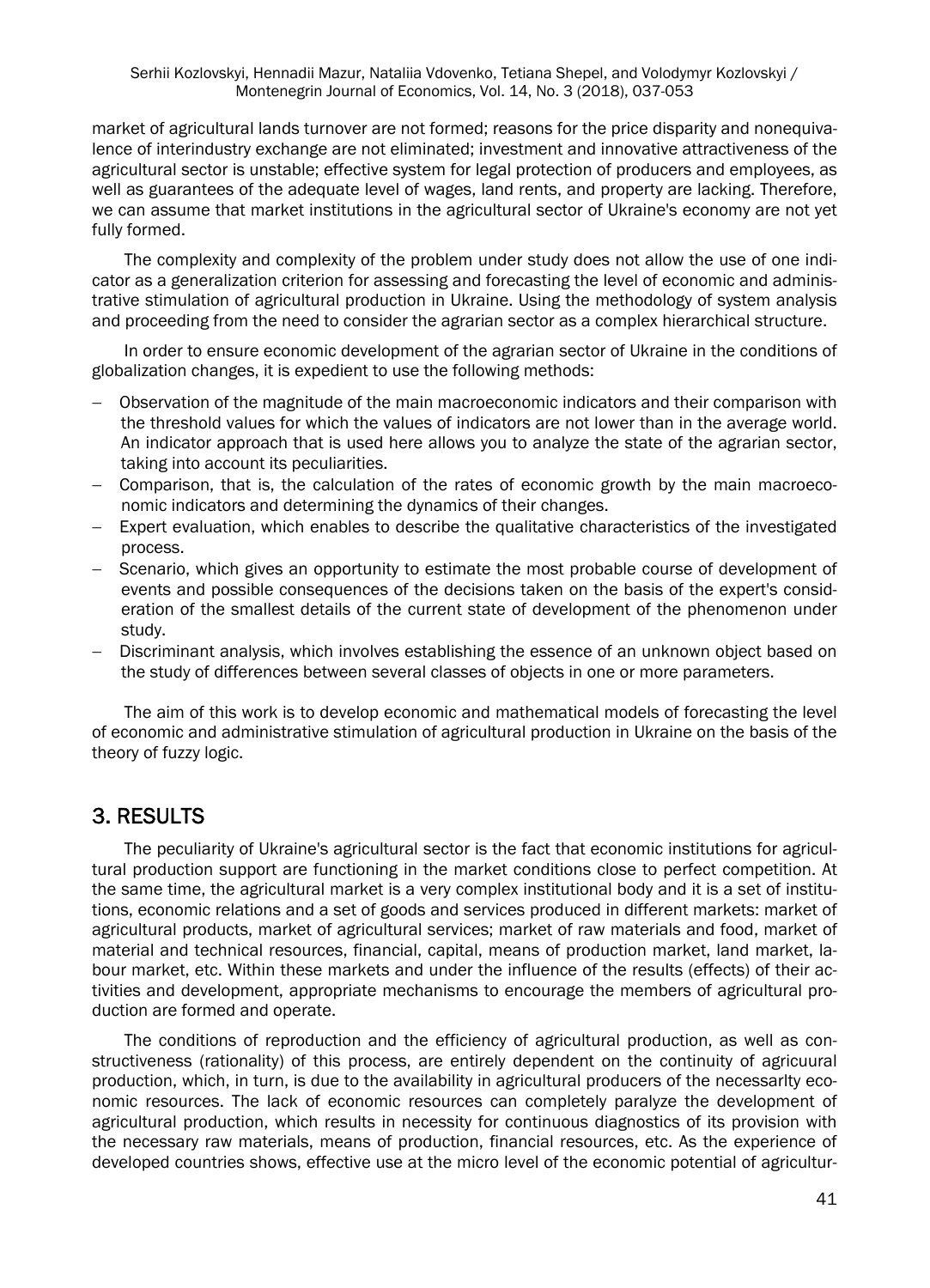al product manufacturers largely depends on the quality, reliability and credibility of information received by them.

The conditions in which the agricultural sector is functioning have a high level of variability and uncertainty, and this circumstance requires producers of agricultural products to find ways to obtain reliable information about the condition of the agricultural products market, organizationalfunctional connections between the economic market entities, prices of agricultural products, etc. One of the ways of addressing this issue is the use of economic and mathematical models of monitoring, diagnostics and forecasting built by means of the theory of fuzzy logic, which certainly will help to improve the efficiency and effectiveness of agricultural producers and ensure the development of Ukraine's agricultural sector as a whole.

Modern methodological approaches to the assessment and forecasting of the level of economic and administrative stimulation of agricultural production in Ukraine will include assessment of the risk magnitude. Therefore, one of methods of assessment and forecasting the level of economic and administrative stimulation of agricultural production in Ukraine is the development of algorithms using modern information technologies that enable to significantly improve the accuracy of the assessment and improve the efficiency and quality of managerial decisions taken on the basis of this assessment.

In presenting the results of research to solve the problem raised, it is proposed to use economic and mathematical methods of the new type allowing to conduct a problem-focused search, analyze information and provide the user with factual information in an accessible way (Mazur and Kozlovskyi, 2017). Fig. 1 shows a diagram of economic and mathematical models for assessment and forecast of the level of economic and administrative stimulation of agricultural production in Ukraine, which allows to implement the process described above.

Figure 1. Diagram of mathematical models of assessment and forecast of the level of economic and administrative stimulation of agricultural production in Ukraine



Source: compiled by the authors

The mathematical model shown in Fig. 1 suggests that at the state level, a responsible employee, based on the results of the accounting period (month, quarter, year), shall enter the initial data (information) which characterize specific components of agricultural production in Ukraine. The information further undergoes consolidation and analysis. That is, the responsible employee has the option, using the table and/or graphical ways to display the initial information, to compare the initial indicators with their threshold values and over any period of time in order to identify possible threats of reduction of the level of agricultural production in Ukraine.

42 Depending on how the interaction of different levels of stimulation of the agricultural sector is organized, we can distinguish two main classes of architectures of multilevel economic and math-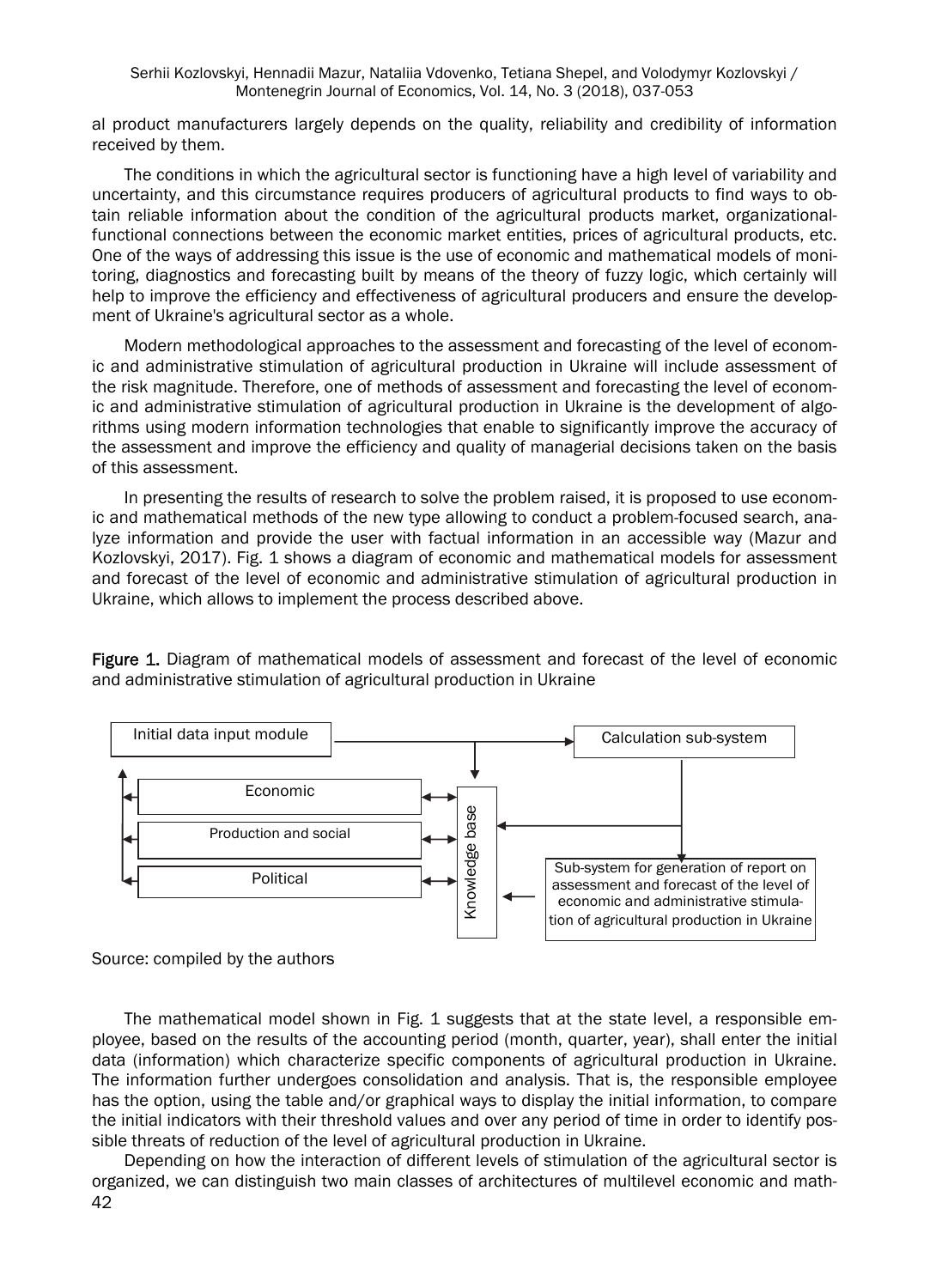ematical models for assessing and forecasting the level of stimulation of agricultural production: horizontally organized architecture and vertically organized architecture (S. Kozlovskyi, Gerasymenko and V. Kozlovskyi, 2010 ].

In a horizontally organized architecture, all levels of economic and mathematical models are interconnected by the level of perception and action (in other words, all model levels can communicate with each other). In a vertically organized architecture, only one of the levels is associated with the level of perception and action, and each of the other levels only interacts with a pair of adjacent levels. The main problems of implementation of horizontal architectures are due to the complexity of coordinating the work of individual levels. The disadvantage of a vertically organized architecture is considered to be congestion of the execution levels (actions).

| Input<br>parameter<br>(variable) | Name of the input<br>parameter (variable)                                                         | Range of variability<br>of the input parameter | Linguistic evaluation of the input<br>parameters (terms)                                                                |
|----------------------------------|---------------------------------------------------------------------------------------------------|------------------------------------------------|-------------------------------------------------------------------------------------------------------------------------|
| $X_1$                            | Gross output of agricultural<br>production in Ukraine                                             | 150-400<br>billion UAH.                        | Low, 150-200 billion UAH (L)<br>Average, 200-300 billion UAH (A)<br>High, more than 300 billion UAH (H)                 |
| X <sub>2</sub>                   | Net profit of companies of the<br>agro-industrial complex                                         | 100-200<br>billion UAH                         | Low, 100-120 billion UAH (L)<br>Average, 120-150 billion UAH (A)<br>High, 150-200 billion UAH (H)                       |
| X <sub>3</sub>                   | Inflation rate in<br>Ukraine                                                                      | 0-100 %                                        | Low, 0-8 %, (L)<br>Average, 8.1-15 %, (A)<br>High, 15.1-100 %, (H)                                                      |
| X <sub>4</sub>                   | Level of profitability of business<br>activity of the agro-industrial<br>complex                  | 3-50 %                                         | Low, 3-5%, (L)<br>Average, 5.1-20%, (A)<br>High, 20.1-50%, (H)                                                          |
| X <sub>5</sub>                   | Amount of subsidies in the agri-<br>cultural sector from the budget                               | 50-500<br>million UAH                          | Low, 50-100 million UAH, (L)<br>Average, 101-300 million UAH, (A)<br>High, 301-500 million UAH, (H)                     |
| X <sub>6</sub>                   | Number<br>of companies of the agro-<br>industrial complex                                         | $1 - 5$<br>million units                       | Low 1-1.5 million units, (L)<br>Average, 1.51-3 million units, (A)<br>High, 3-5 million units, (H)                      |
| X <sub>7</sub>                   | Average number<br>of people employed in the agri-<br>cultural sector                              | $3 - 7$<br>million people / year               | Low, 3-4 million people / year, (L)<br>Average, 4-6 million people /year, (A)<br>High, 6-7 million people / year, (H)   |
| X8                               | Average salary of employees of<br>the agro-industrial complex of<br>Ukraine                       | $4 - 15$<br>thousand UAH / month               | Low, 4 - 6 thousand UAH / month, (L)<br>Average, 6 - 9 thousand UAH/ month, (A)<br>High, 9-15 thousand UAH / month, (H) |
| X9                               | Intellectual<br>potential (human development<br>index) of the country                             | $0 - 1$<br>units                               | Low, 0-0.5 (L)<br>Average, 0.6-0.7 (A)<br>High, 0.8-1 (H)                                                               |
| X <sub>10</sub>                  | Level of political<br>stability in the country                                                    | $0 - 100$<br>points                            | Low, 0-30, (L)<br>Average, 31-60, (A)<br>High, 61-100, (H)                                                              |
| $X_{11}$                         | Level of legislative support of<br>development of the agro-<br>industrial complex of Ukraine      | $0 - 100$<br>points                            | Low, 0-30, (L)<br>Average, 31-60, (A)<br>High, 61-100, (H)                                                              |
| $X_{12}$                         | International political and eco-<br>nomic influence on the agro-<br>industrial complex of Ukraine | $0 - 100$<br>points                            | Low, 0-30, (L)<br>Average, 31-60, (A)<br>High, 61-100, (H)                                                              |

Table 2. Input factors (variables) of the model and their linguistic evaluation

Source: compiled by the authors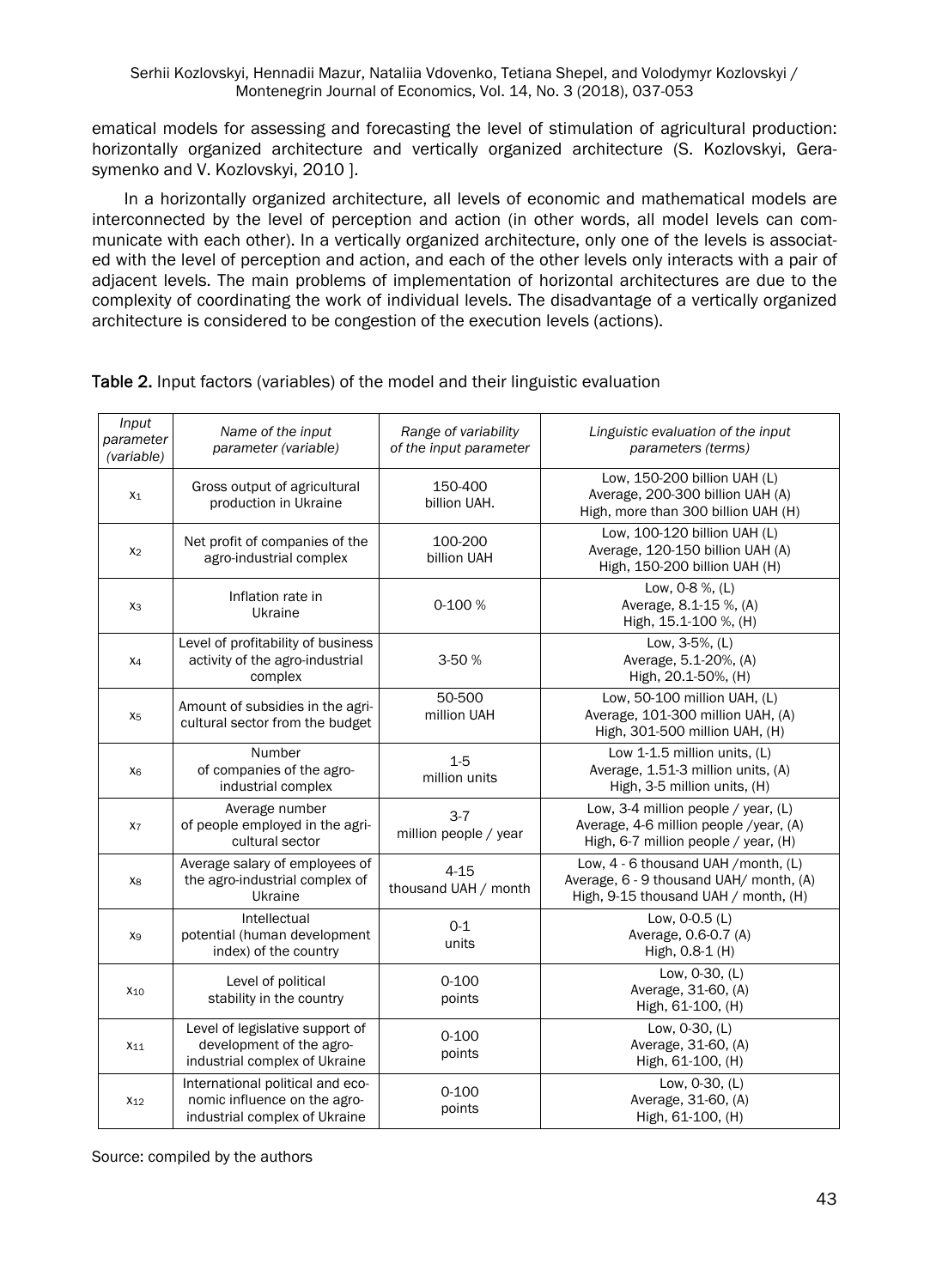At the present time, these problems are solved through the application of modern methods of economic and mathematical modeling, namely fuzzy set theory (V. Kozlovskyi and S. Kozlovskyi, 2005). The main provisions of the theory of fuzzy sets and fuzzy logic that will be used later are given in L. Zadeh (1976), A. Rotshtein (1999), we will take them as a basis. Taking into account the need to respect fundamental principles for modeling the level of economic and administrative stimulation of agricultural production in Ukraine and the current conceptual apparatus of the theory of fuzzy logic, the input parameters of the model for assessment and forecast of the level of economic and administrative stimulation of agricultural production in Ukraine are given in Table 2.

To establish hierarchical relationships between the factors influencing the level of economic and administrative stimulation of agricultural production in Ukraine, it is advisable to group them into the following groups (according to Table 3): economic (e) production and social (v); political (p). These groups of influence factors as an "output tree" are shown in Figure 2-4.

#### Figure 2. Classification of economic factors



Figure 3. Classification of production and social factors



Source: compiled by the authors





Source: compiled by the authors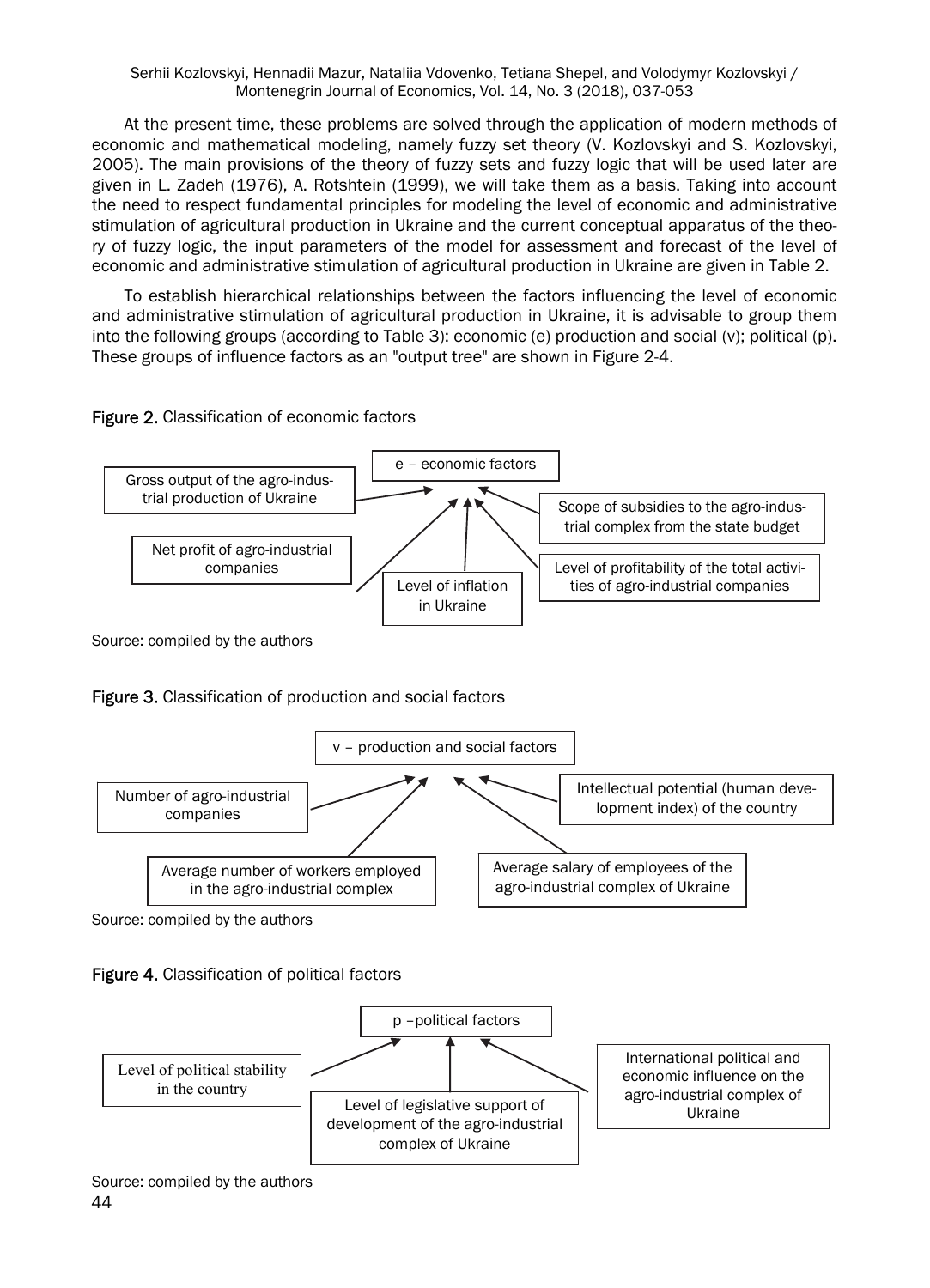Using the diagrams shown in Fig. 2-4, we shall denote linguistic variable factors e, v, p with such relationships:

$$
e = f_e(x_1, x_2, x_3, x_4, x_5),
$$
  
\n
$$
v = f_v(x_6, x_7, x_8, x_9),
$$
  
\n
$$
p = f_p(x_{10}, x_{11}, x_{12}),
$$
  
\n(3)

where  $x_1 \div x_5$  – economic factors;

 $X_6 \div X_9$  – production and social factors;

 $x_{10} \div x_{12}$  – political factors.

The initial value, i.e. the level of economic and administrative stimulation of agricultural production of Ukraine, Z can be determined by formula (4):

$$
Z = fz(e, v, p, t),
$$
 (4)

where e, v, p and t are linguistic variables describing the economic, production and social, political factors of influence and the forecast period, respectively. The forecast period t will be further encoded as two characters as in the sample: (6M, 1Y, 2Y, 3Y, where the letters M and Y indicate month and year).

Using the advice of experts (Official site of the Institute for Economic Research and Policy Consulting and Official website of the Ministry of agrarian policy and food of Ukraine ) and in accordance with the specific economic situation that has developed in the Ukrainian, the level of economic and administrative stimulation of agricultural production of Ukraine can be characterized by the following levels (on a scale from "0" to "100"):

- $-$  Z<sub>1</sub> (85-100) a high level of stimulation (class A or 1);
	- $Z_2$  (66-84) an average level of stimulation (class B or 2);
- $-$  Z<sub>3</sub> (51-65) a satisfactory level of stimulation (class C or 3);
- Z4 (31-50) an unsatisfactory level of stimulation (class D or 4);
- $Z_5$  (0-30) no stimulation (class E or 5).

Table 2 shows the universal set and the evaluation terms of influence factors  $x_1 \div x_1$ , and the generalized variables are  $e$ ,  $v$ , pevaluated at a single scale with a range from "0" to "100" points (see Table 3).

Table 3. Generalized input variables and their linguistic evaluation

| Name                                            | Denomination | Input<br>parameters | Linguistic evaluation of input<br>parameters (terms)                   |
|-------------------------------------------------|--------------|---------------------|------------------------------------------------------------------------|
| Economic factors                                | e            | $X_1 - X_5$         | Low, 0-30, (L)                                                         |
| Production and social<br>factors                |              | $X_6 - X_9$         | Average, 30-50, (A)<br>Above average, 50-75, (AA)<br>High, 75-100, (H) |
| Political factors                               | р            | $x10 - x12$         |                                                                        |
| State determination (or predic-<br>tion) period |              |                     | $t_1=6$ months $t_2=1$ year;<br>$t_3 = 2$ years; $t_4 = 3$ years       |

Source: developed by the authors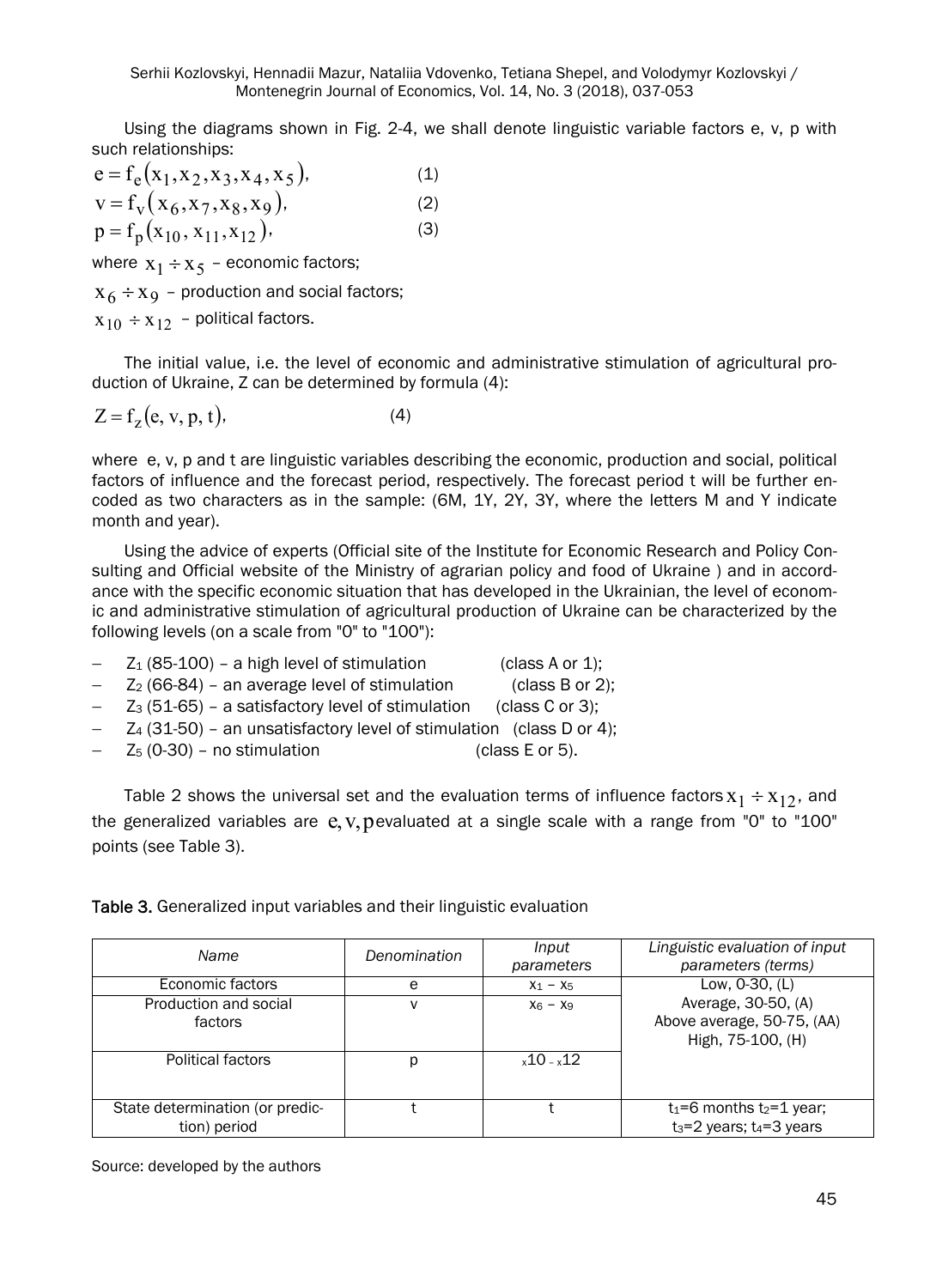The structure of the economic model for assessment and forecast of the level of economic and administrative stimulation of agricultural production in Ukraine will be presented in the form of a so-called "tree of inference". Tree of inference is a graph which shows the logical connections between the predicted value Z and factors  $\{x_1...x_{12}\}$  that influence this predictive value Z following the relations given in formulas (1) to (4). Structural model for assessing and forecasting the level of economic and administrative stimulation of agricultural production in Ukraine will have the form shown in Figure 5.

Figure 5. Structural model of assessing and forecasting the level of economic and administrative stimulation of agricultural production in Ukraine



Source: developed by the authors

The nodes of the "tree of inference" are interpreted as follows: the root of the tree  $f<sub>7</sub>$  corresponds to the level of economic and administrative stimulation of agricultural production in Ukraine; the terminal nodes  $x_1 \div x_{12}$  are the relevant factors of influence; non-terminal nodes  $f_e, f_v, f_n$  (double circles) are a set of partial influence factors in their totality. Terminal and nonterminal nodes of the "tree of inference" represent linguistic variables of a universal set which are given in Tables 2-3.

The structural analysis of the presented model of economic and administrative stimulation of agricultural production in Ukraine shows that this model actually consists of three interrelated models: 1) model of economic factors of stimulation of agricultural production in Ukraine; 2) model of production and social factors of stimulation of agricultural production in Ukraine; 3) models of political factors of stimulation of agricultural production of Ukraine.

It is worth noting that in building the model, we simultaneously employed the input quantitative and input qualitative parameters. Input parameters  $\{x_1...x_9\}$  are quantitative, and statistical data were used for their description; parameters {x10...x12} are qualitative, therefore, rating scale from "0" to "100" points was used for their description.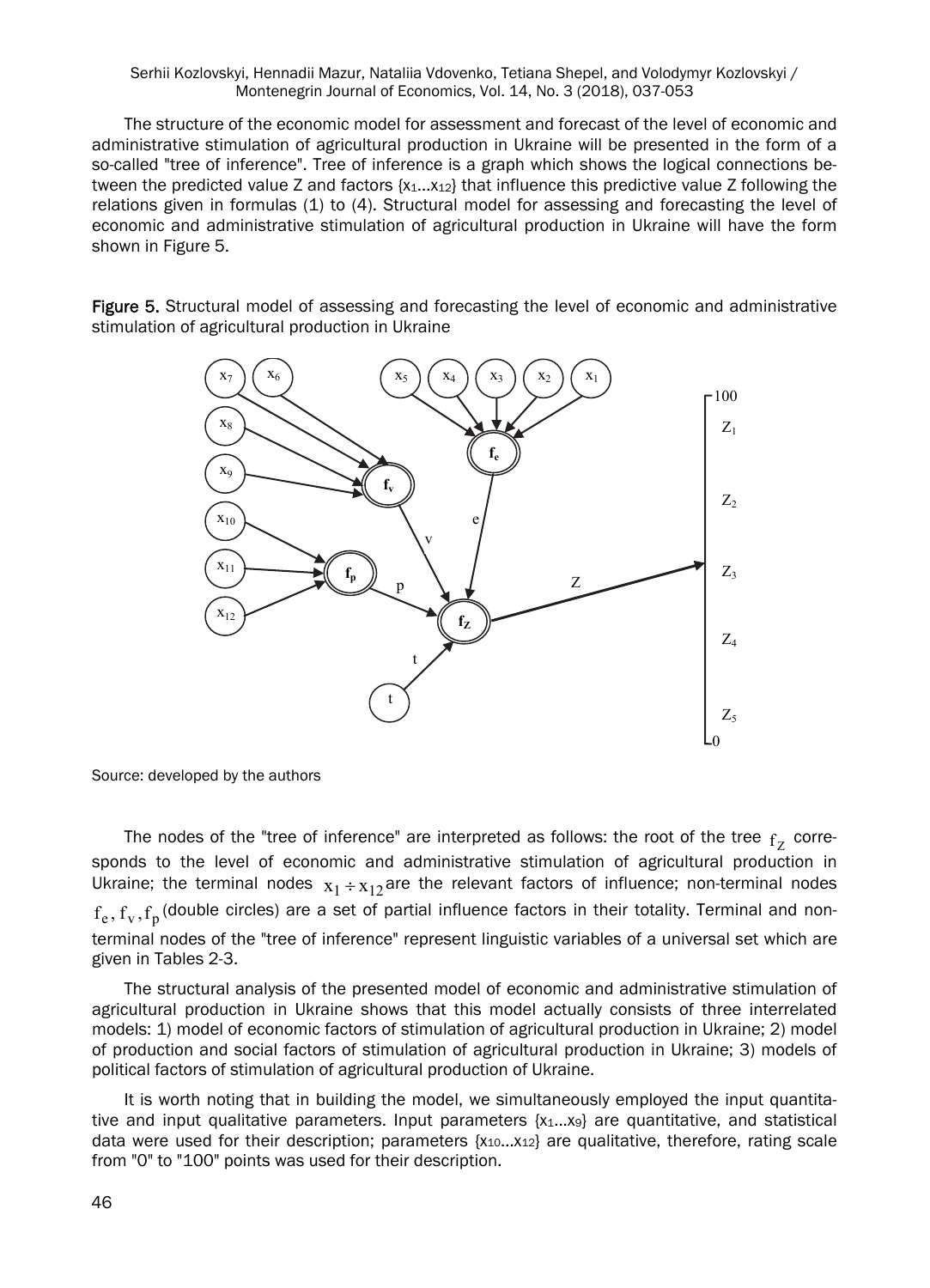Since fuzzy set theory suggests the definition of levels (terms) of changes in the initial parameter, according to our model, we received three initial parameters for the assessment of which are fuzzy terms with scales given in Table 3 were used. Each term s presented as a fuzzy set with respective membership function. To describe the terms, we will use the technique given in [18]. We will be present the terms in the form of fuzzy sets using a model of membership function (MF):

$$
\mu^{T}(x) = \frac{1}{1 + \left[\frac{x - b}{c}\right]^{2}},
$$
\n(5)

where b and c are parameters of the membership function (MF);  $b -$  coordinate of the function maximum; c – rate of concentration expansion.

Values of b and c for the variables  $x_1...x_{12}$  are given in Table 4 (as an example).

| Input<br>variables              | Name of the input<br>variable (parameter)                | Linguistic evaluation of the<br>input variables (terms) | b              | C               |
|---------------------------------|----------------------------------------------------------|---------------------------------------------------------|----------------|-----------------|
|                                 |                                                          | Low, $(L)$                                              | $\overline{7}$ | 3               |
| $X_1$                           | Gross output of agricultural production in Ukraine       | Average, (A)                                            | 20             | 8               |
|                                 |                                                          | High, (H)                                               | 30             | 4               |
|                                 | Net profit of companies of the agro-industrial com-      | Low. $(N)$                                              | 5              | 10              |
| X <sub>2</sub>                  | plex                                                     | Average, (A)                                            | 15             | 9               |
|                                 |                                                          | High, (H)                                               | 35             | 12              |
|                                 | Inflation rate in                                        | Low, $(N)$                                              | 3              | 8               |
| X <sub>3</sub>                  | Ukraine                                                  | Average, (A)                                            | 12             | 16              |
|                                 |                                                          | High, (H)                                               | 50             | 35              |
|                                 | Level of profitability of business activity of the agro- | Low, $(N)$                                              | $\overline{4}$ | 10              |
| $X_4$                           | industrial complex                                       | Average, (A)                                            | 14             | 32              |
|                                 |                                                          | High, (H)                                               | 60             | 25              |
|                                 | Amount of subsidies in the agricultural sector from      | Low, $(N)$                                              | 75             | 50              |
| X <sub>5</sub>                  | the budget                                               | Average, (A)                                            | 220            | 110             |
|                                 |                                                          | High, (H)                                               | 400            | 90              |
|                                 | Number                                                   | Low, $(L)$                                              | $\mathbf{1}$   | 1               |
| X <sub>6</sub>                  | of companies of the agro-industrial complex              | Average, (A)                                            | $\overline{c}$ | 1               |
|                                 |                                                          | High, (H)                                               | 3              | 1               |
|                                 | Average number                                           | Low, $(L)$                                              | 25             | $\overline{12}$ |
| X <sub>7</sub>                  | of people employed in the agricultural sector            | Average, (A)                                            | 35             | 9               |
|                                 |                                                          | High, (H)                                               | 45             | 8               |
|                                 | Average salary of employees of the agro-industrial       | Low, $(L)$                                              | $\overline{2}$ | 1               |
| X8                              | complex of Ukraine                                       | Average, (A)                                            | 3.5            | $\overline{c}$  |
|                                 |                                                          | High, (H)                                               | 5.5            | 3               |
|                                 | Intellectual                                             | Low, $(N)$                                              | 0.2            | 0.5             |
| X <sub>9</sub>                  | potential (human development index) of the coun-         | Average, (A)                                            | 0.5            | 0.3             |
|                                 | try                                                      | High, (H)                                               | 0.7            | 0.4             |
|                                 | Level of political stability in the country Level of     |                                                         |                |                 |
|                                 | legislative support of development of the agro-          | Low. $(N)$                                              | 15             | 30              |
| X <sub>10</sub> X <sub>12</sub> | industrial complex of Ukraine International political    | Average, (A)                                            | 45             | 25              |
|                                 | and economic influence on the agro-industrial            | High, (H)                                               | 85             | 38              |
|                                 | complex of Ukraine                                       |                                                         |                |                 |
|                                 | Economic factors.                                        | Low, $(N)$                                              | 15             | 12              |
| e, v, p                         | Production and social.                                   | Average, (A)                                            | 42             | 15              |
|                                 | Political.                                               | Above average, (AA)                                     | 60             | 25              |
|                                 |                                                          | High, (H)                                               | 85             | 20              |

Table 4. Values of b and c parameters of the membership functions of variables  $x_1... x_{12}$  and e, v, p models

Source: developed by the authors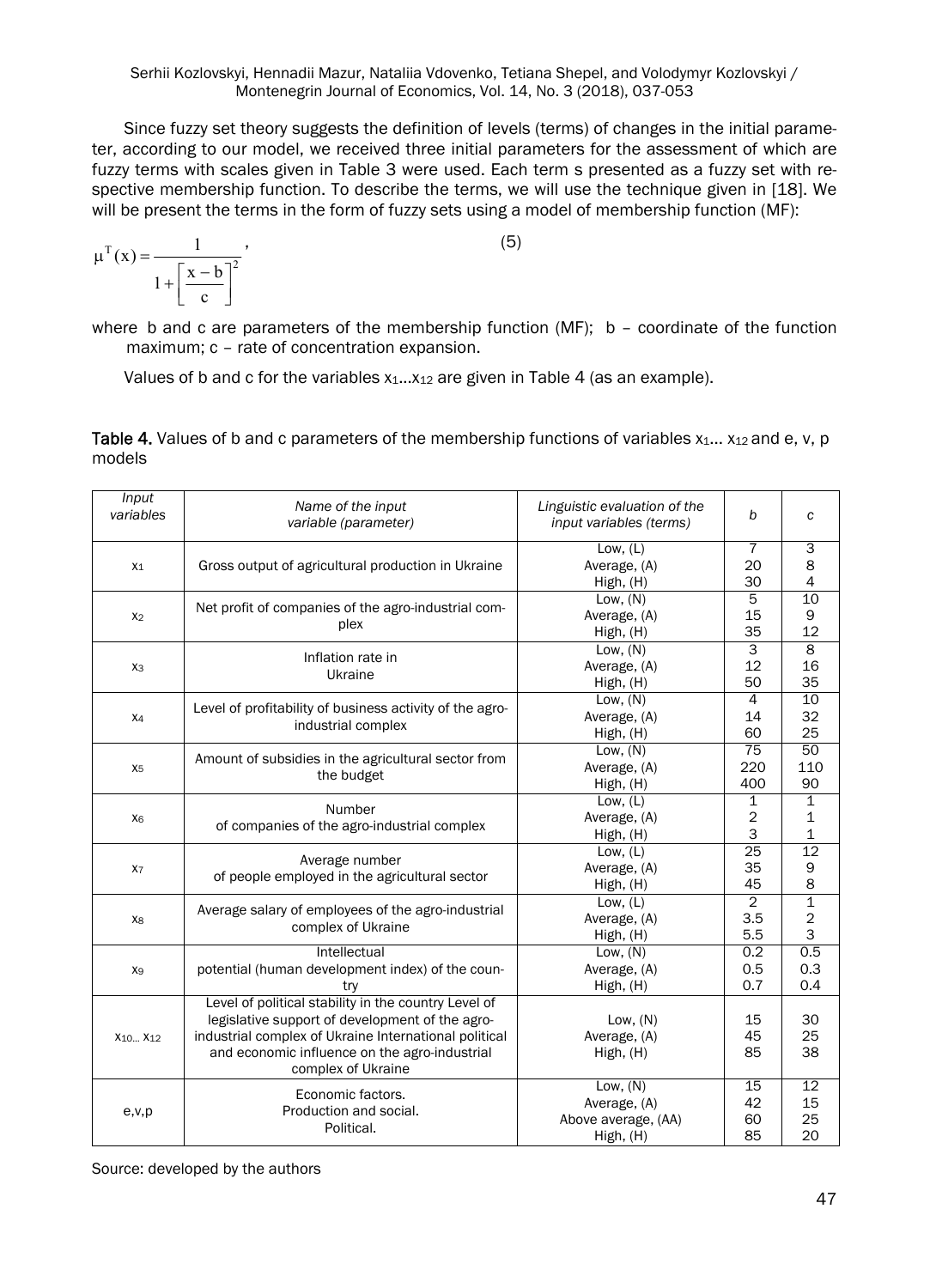The choice of the membership function of this type (see formula 5) is associated with the fact that this function is quite flexible and simple, as it is defined by only two parameters, and is also more convenient for further arrangement of the model. Membership function for variables  $x_1$  and x2, are shown in Fig. 6 as example.

Figure 6. Membership function for  $x_1$  and  $x_2$  variables of the model of economic and administrative stimulation of agricultural production in Ukraine









Source: developed by the authors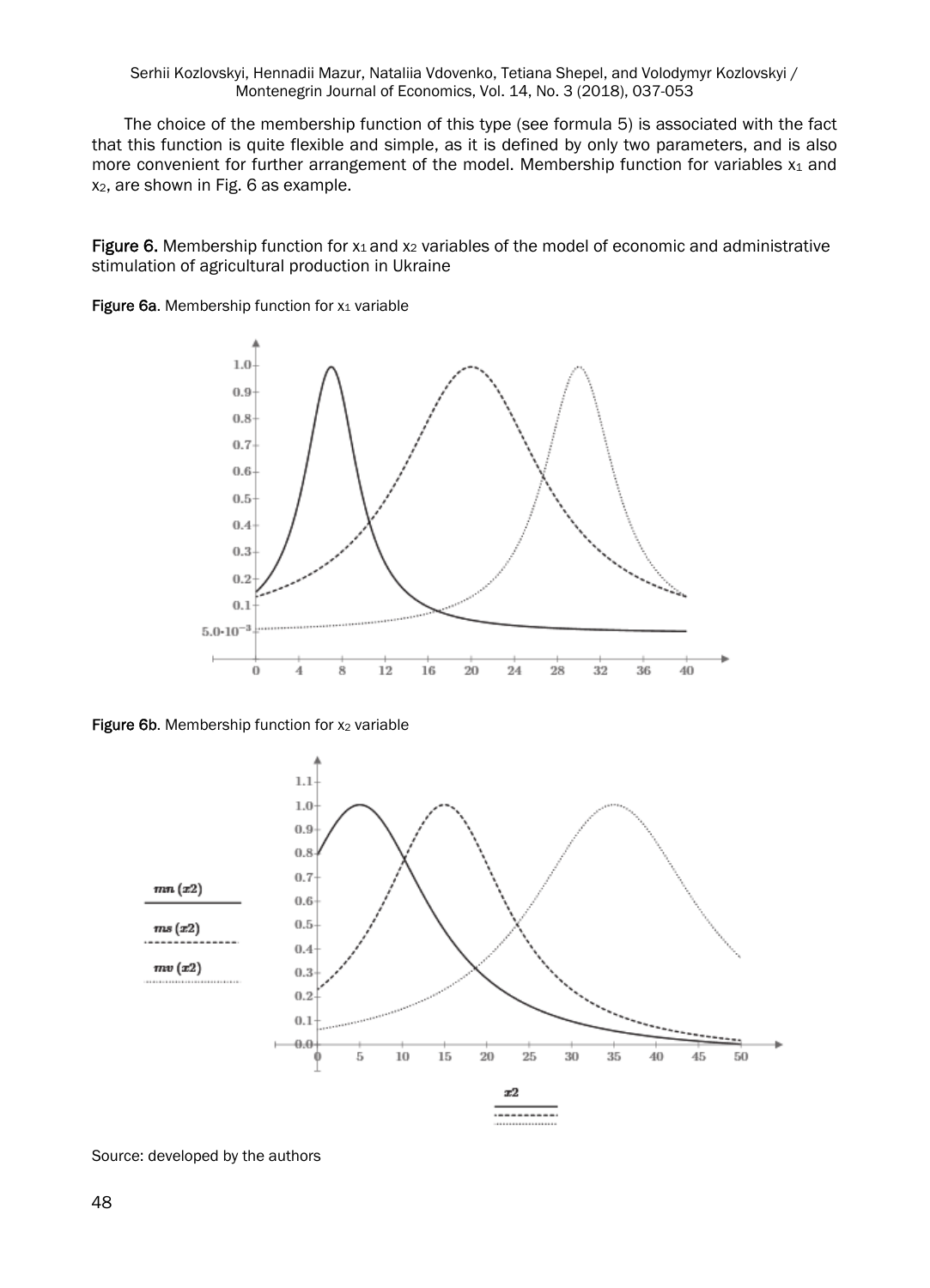The next step of modeling the level of economic and administrative stimulation of agricultural production in Ukraine is building up a hierarchical knowledge base. To build the knowledge base, we used the information obtained from the specialists of central executive authorities of Ukraine and information obtained from the specialists of the industry.

Let's consider equation (4). For assessment of the values of linguistic variables that show a causal relationship between the level of economic and administrative stimulation of agrarian production in Ukraine (Z) and the economic, production and social, political factors of influence, we will use the term-set system given in Table 3. Then the knowledge base for Z variable, which characterizes the level of economic and administrative stimulation of agrarian production in Ukraine (see equation 4), will be of the form given in Table 5.

| e  | v  | р  | $\overline{Z}$ | W               |
|----|----|----|----------------|-----------------|
| L  |    | L  | $Z_5$          | $W_1$           |
| L  | С  | С  | $Z_5$          | W <sub>2</sub>  |
| A  | L  | A  | $Z_5$          | Wз              |
| L  | Α  |    | $Z_4$          | W <sub>4</sub>  |
| Α  | Α  |    | $Z_4$          | W <sub>5</sub>  |
| A  | L  | Α  | $Z_4$          | W <sub>6</sub>  |
| Α  | Α  | Α  | $Z_3$          | W7              |
| AA | L  | Α  | $Z_3$          | W <sub>8</sub>  |
| H  | L  | Η  | $Z_3$          | W9              |
| Α  | AA | AA | $Z_2$          | W <sub>10</sub> |
| AA | Α  | AA | $Z_2$          | $W_{11}$        |
| Η  | н  | Η  | $Z_2$          | W <sub>12</sub> |
| Н  | Н  | Η  | $Z_1$          | W <sub>13</sub> |
| Η  | AA | AA | $Z_1$          | W <sub>14</sub> |
| AA | Н  | Η  | $Z_1$          | W <sub>15</sub> |

Table 5. Knowledge base of Z variable

Source: developed by the authors

Similar to the above, knowledge bases for initial e, v, p values (not presented here) are being developed. It is known that each rule of the knowledge base represents the statement "IF-THEN". Rules that have the same initial parameter are combined in the table lines with a logical statement "OR". The weight of the w rule expresses the subjective confidence of the expert in this rule. At the stage of formation of the structure of a fuzzy model, the weights of all rules of the knowledge base are assumed to be equal to 1 (Zadeh, 1976). For Table 5, the statement "IF-THEN" is given in formula 6.

IF  $[e=L]$  and  $[v=L]$  and  $[p=L]$  OR  $[e=L]$  and  $[v=A]$  and  $[p=A]$  OR  $[e=A]$  and  $[v=L]$  and  $[p=A]$ , THEN  $Z=Z_5$ ;

IF  $[e=A]$  and  $[v=L]$  and  $[p=A]$  OR  $[e=A]$  and  $[v=A]$  and  $[p=L]$  OR  $[e=A]$  and  $[v=L]$  and  $[p=A]$ , THEN  $Z=Z_4$ ;

IF  $[e=A]$  and  $[v=A]$  and  $[p=A]$  OR  $[e=AA]$  and  $[v=L]$  and  $[p=A]$  OR  $[e=H]$  and  $[v=L]$  and  $[p=H]$ , THEN  $Z=Z_3$ ;

IF [e=A] and [v=AA] and [p=AA] OR [e=AA] and [v=A] and [p=AA] OR [e=H] and [v=H] and [p=H], THEN Z=Z2;

IF  $[eeH]$  and  $[v=H]$  and  $[p=H]$  OR  $[eeH]$  and  $[v=AA]$  and  $[p=AA]$  OR  $[e=AA]$  and  $[v=H]$  and  $[p=H]$ . THEN  $Z=Z_1$ . (6)

For implementation of fuzzy inference, it is necessary to make the transition from logical statements to fuzzy logical equations (Zadeh, 1976). Such equations can be obtained by replacing the linguistic values with the values of the membership functions, and operations "AND" and "OR" – with fuzzy logical operations of intersection  $\wedge$  and integration  $\vee$ . The weight of rules in the knowledge base is taken into account by multiplying the fuzzy expression that corresponds to each row of the knowledge base by the corresponding weight value. Then, the following fuzzy logical equations will correspond to linguistic statements given in Table 5 and formula 6 (formula 7):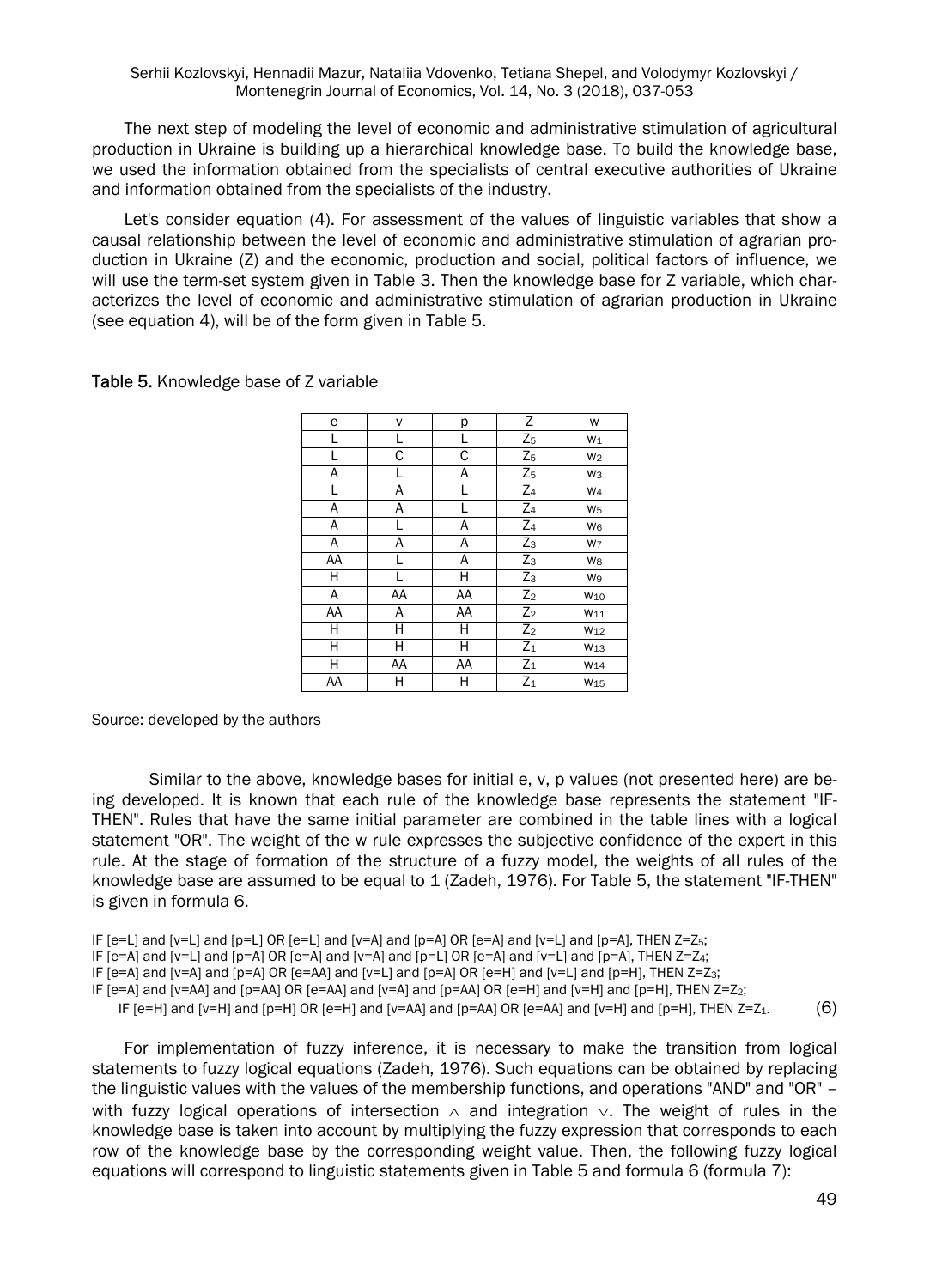$$
\mu^{Z_{5}}(Z) = w_{1} \cdot [\mu^{H}(e) \cdot \mu^{H}(v) \cdot \mu^{H}(p) \cdot \mu^{M}(t)] \vee
$$
\n
$$
w_{2} \cdot [\mu^{H}(e) \cdot \mu^{C}(v) \cdot \mu^{C}(p) \cdot \mu^{6M}(t)] \vee
$$
\n
$$
w_{3} \cdot [\mu^{C}(e) \cdot \mu^{H}(v) \cdot \mu^{C}(p) \cdot \mu^{H}(t)];
$$
\n
$$
\mu^{Z_{4}}(Z) = w_{4} \cdot [\mu^{H}(e) \cdot \mu^{C}(v) \cdot \mu^{H}(p) \cdot \mu^{1M}(t)] \vee
$$
\n
$$
w_{5} \cdot [\mu^{C}(e) \cdot \mu^{C}(v) \cdot \mu^{H}(p) \cdot \mu^{6M}(t)] \vee
$$
\n
$$
w_{6} \cdot [\mu^{C}(e) \cdot \mu^{H}(v) \cdot \mu^{C}(p) \cdot \mu^{1P}(t)];
$$
\n
$$
\mu^{Z_{3}}(Z) = w_{7} \cdot [\mu^{C}(e) \cdot \mu^{C}(v) \cdot \mu^{C}(p) \cdot \mu^{1M}(t)] \vee
$$
\n
$$
w_{8} \cdot [\mu^{BC}(e) \cdot \mu^{H}(v) \cdot \mu^{C}(p) \cdot \mu^{6M}(t)] \vee
$$
\n
$$
w_{9} \cdot [\mu^{C}(e) \cdot \mu^{BC}(v) \cdot \mu^{BC}(p) \cdot \mu^{1P}(t)];
$$
\n
$$
\mu^{Z_{2}}(Z) = w_{10} \cdot [\mu^{C}(e) \cdot \mu^{BC}(v) \cdot \mu^{BC}(p) \cdot \mu^{1M}(t)] \vee
$$
\n
$$
w_{11} \cdot [\mu^{BC}(e) \cdot \mu^{C}(v) \cdot \mu^{BC}(p) \cdot \mu^{6M}(t)] \vee
$$
\n
$$
w_{12} \cdot [\mu^{B}(e) \cdot \mu^{B}(v) \cdot \mu^{B}(p) \cdot \mu^{1P}(t)];
$$
\n
$$
\mu^{Z_{1}}(Z) = w_{13} \cdot [\mu^{B}(e) \cdot \mu^{B}(v) \cdot \mu^{B}(p) \cdot \mu^{1M}(t)] \vee
$$
\n
$$
w_{14} \cdot [\mu^{B}(e) \cdot \
$$

Values of degrees of membership functions in equation (7) are determined by fuzzy knowledge bases which characterize the economic, production and social, political factors of influence. Fuzzy logical equations (7) are the mathematical implementation of the model of assessing and forecasting the economic and administrative stimulation of agricultural production in Ukraine. The procedure of dephasing is the last stage of modeling and represents the inverse transformation of the found fuzzy logic statements (conclusion) into the initial evaluating or forecasting parameter (variable) that is subject to modeling and forecasting. There are various methods of dephasing, the choice and application of which depends on the object of modeling (Kozlovskyi and Kozlovskyi, 2005).

(7)

Based on the characteristics of the object of modeling and the nature of the initial parameter (variable), for the solution of logical equations we will select a method of dephasing which is called "method of center of weights, expanded" [18]. In this case, in order to determine the "center of weights", it is necessary to artificially extend the range of the initial parameter (variable). In our case, when the initial parameter (variable) has n terms, the calculation of the center of weights is reduced to the solution of equation 8:

$$
Z = \frac{\sum_{i=1}^{n} \left[ Z_{E} + (i-1) \cdot \frac{Z_{A} - Z_{E}}{n-1} \right] \cdot \mu^{Zi}}{\sum_{i=1}^{n} \mu^{Zi}},
$$
(8)

where n – number (of discrete values) of terms of "Z" variable;  $Z_E(Z_A)$  –lower (upper) boundary of the range of "Z" variable;  $\mu^{zi}$  – membership function of "Z" variable to fuzzy term "Zi".

Within the mathematical package Мatlab 6.1 (Pratar, 1999), an experiment was conducted using the above technique. Fig. 7 shows the results of assessing and forecasting the level of economic and administrative stimulation of agricultural production in Ukraine until 2022. The results were obtained on the basis of analysis of values of influence factors (development) for 2012-2016.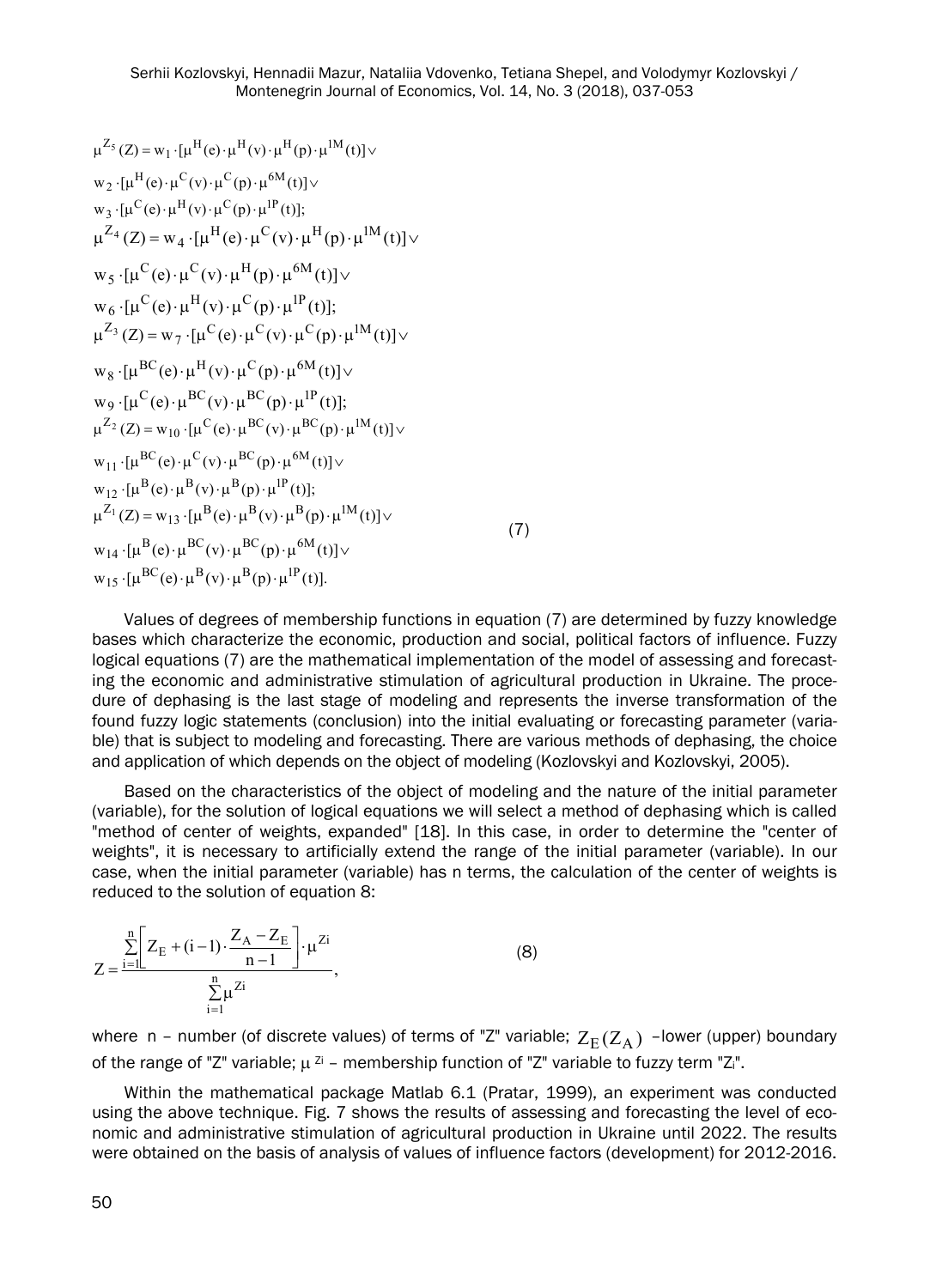Analyzing the results of modeling the level of economic and administrative stimulation of agricultural production in Ukraine for 2018-2022, one can make a forecast: in 2020 and 2021, the level of economic and administrative stimulation of agricultural production in Ukraine will be assigned to class D – "unsatisfactory level of stimulation". In 2018-2019, the forecast level of economic and administrative stimulation of agricultural production in Ukraine will deteriorate to class E – "lack of stimulation". In 2022, the forecast level of will improve to C level – "satisfactory level of stimulation". We emphasize again that this forecast is based on the analysis of the influence factors of 2012-2016.



Figure 7. Results of assessment and forecast of the level of economic and administrative stimulation of agricultural production in Ukraine

To improve the reliability of the forecast of the level of economic and administrative stimulation of agricultural production in Ukraine, it is necessary to optimize (setup) the model; this task, however, is beyond the scope of this study. As noted earlier, the advantage of economic and mathematical models constructed on the basis of fuzzy logic is the ability to use input parameters of linguistic statements (opinions) of experts, which largely compensates for the lack of analytical dependences between input and output parameters (variables) of the forecast object.

### **CONCLUSION**

Developed innovative model for predicting the level and condition of economic and administrative stimulation for the development of agricultural production in Ukraine based on the theory of fuzzy logic allows defining the condition and the level of economic and administrative stimulation of the agricultural sector with dynamic change of linguistic model parameters. This model enables to make a linguistic assessment of factors in the macro environment influencing the effectiveness of stimulation that cannot be quantified, which is particularly relevant.

Source: developed by the authors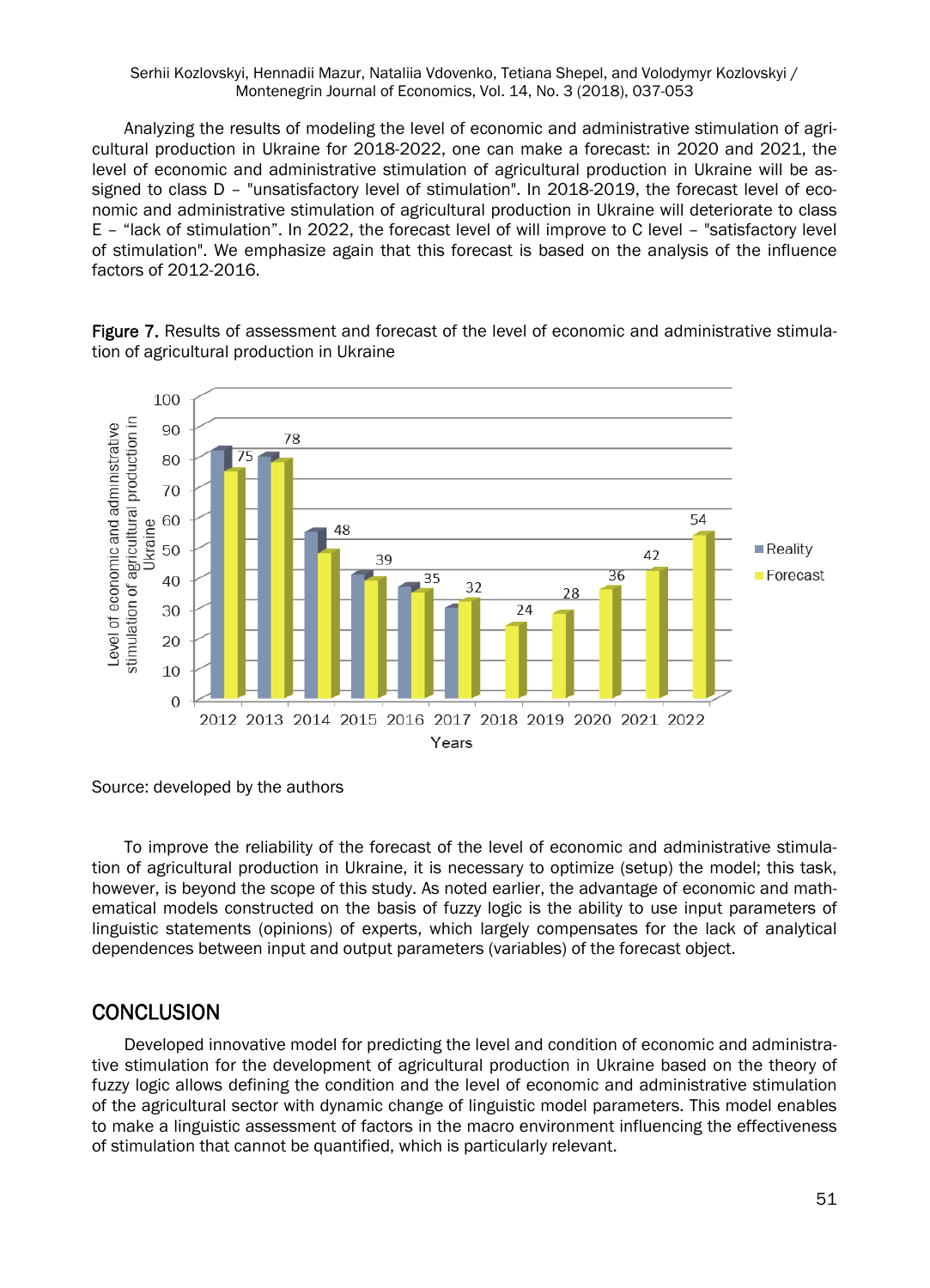The use of this economic and mathematical model in practice will enable heads of government agencies, businessmen, farmers to assess and forecast the level of state stimulation of agricultural production in Ukraine. This assessment will allow taking certain managerial decisions related to business activities. It will also allow reducing business risks and carrying out effective agricultural activities in Ukraine.

The developed economic and mathematical model for assessment and forecast of economic and administrative stimulation of agricultural production in Ukraine can be considered as typical for this class of objects, and the modeling methodology developed on its basis can be applied to modeling of any economic processes characterized by a fuzzy relationship between the input and output parameters, significant difficulties in formalization of impacts, ability to draw linguistic statements (opinions) of experts to build models, etc.

## REFERENCES

- Andriychuk, V., Zubec, M., Yrchishen, V. (2005), *Modern agrarian policy: problematic aspects*, Agrarian science*,* Kiev (in Ukrainian).
- Biliovsky, K., Matkovska, O. (2013), "Application of fuzzy logic to solve economic problems*",* avaible at: http://elartu.tntu.edu.ua/handle/123456789/19979
- Burlaka, O. (2014), *«Methodological approaches to the sustainable development of the agrarian*  sector», Agrosvit, No. 1, pp. 56-61 (in Ukrainian).
- Kaletnik, G. M., Zabolotnyi, G. M. Kozlovskyi, S. V. (2011), «Innovative models of strategic management economic potential within contemporary economic systems», *Actual Problems of Economics,* Vol, 4(118), pp. 3-11.
- Kozlovskyi, V., Kozlovskyi, S. (2005), *Macroeconomic modeling and forecasting of the exchange rate in Ukraine, Kniga-Vega,* Vinnitsa (in Ukrainian).
- Kozlovskyi, S. V. (2010), *"*Economic policy as a basic element for the mechanism of managing development factors in contemporary economic systems*", Actual Problems of Economics,* Vol. 1(103), pp. 13-20.
- Kozlovskyi, S. V. Gerasymenko, Y. V. Kozlovskyi, V. O. (2010), *"*Conceptual grounds for construction of support system for investment decision-making within agroindustrial complex of Ukraine*", Actual Problems of Economics,* Vol. 5(107), pp. 263-275.
- Kovtun, O. (2006), *State regulation of economy,* Noviy svit, Lviv (in Ukrainian).
- Krupka, Y. (2006), *Agrarne Law of Ukraine, Universitet Ukraina,* Kiev (in Ukrainian).
- Latin, M. (2007), *"Improvement of the mechanism of state regulation of the agrarian sector development of the Ukrainian economy",* avaible at: http://www.kbuapa.kharkov.ua/e-book/db/ 2007-1-1/doc/2/06.pdf
- Law of Ukraine (2015), *On Principles of the State Policy for the Period until 2015,* avaible at: http://zakon5.rada.gov.ua/laws/show/2982-15
- Law of Ukraine (2004), *On the State Support of Agriculture of Ukraine,* avaible at: http://zakon4.rada.gov.ua/laws/show/1877-15
- Law of Ukraine (1996),*«Constitution of Ukraine,* avaible at: http://zakon3.rada.gov.ua/ laws/show/ 254к/96-вр
- Matviychuk, A. (2007), *Modeling of economic processes using methods of fuzzy logic, KNTEU,* Kiev (in Ukrainian).
- Mazur, G., Kozlovskyi, S. (2017), *«Modeling and forecasting of the state stimulation of agroindustrial production in Ukraine on the basis of the theory of fuzzy logic», Economika ta derjava,* Vol. 9, pp. 8-15.
- Mihasuk, I. (2006), *State regulation of economy,* Magnolia Plus, Lviv (in Ukrainian).
- Mocherniy, S., Larina, Y., Ustimenko, S., Yriy, S. (2005), *Economic encyclopedia dictionary,* Svit, Lviv (in Ukrainian).
- Novichkov, V., Kalashnikov, I. (2001), *Agrarian policy,* IKC Marketing, Moscow (in Russian).